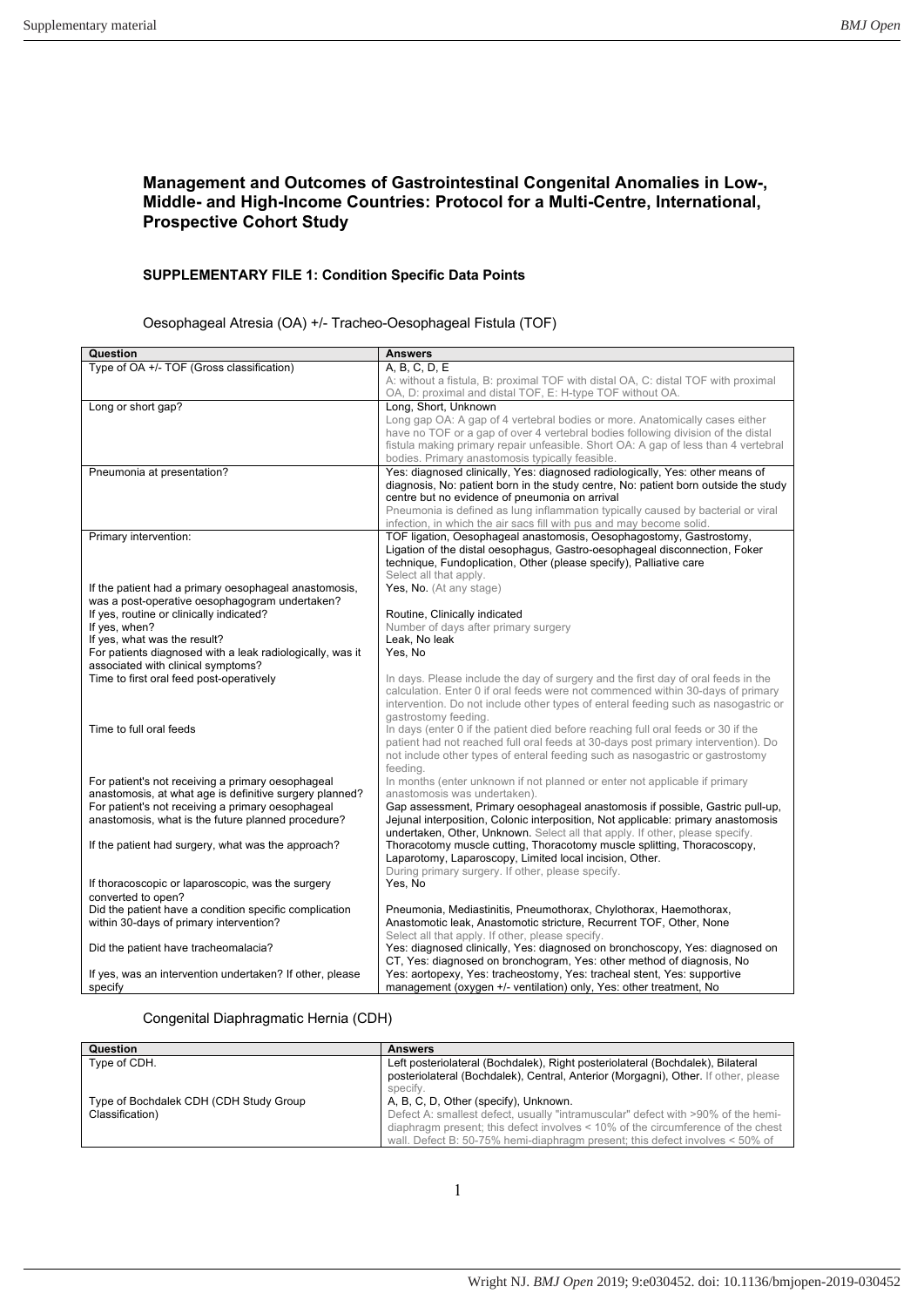| If bilateral, what was the type of Bochdalek hernia on the                                                                                             | the chest wall. Defect C: < 50% hemi-diaphragm present; this defect involves<br>>50% of the chest wall. Defect D: largest defect (previously known as<br>"agenesis"); complete or near complete absence of the diaphragm with < 10%<br>hemi-diaphragm present; this defect involves >90% of the chest wall. Surgically,<br>it is an absent posterior rim beyond the spine, absent posterior-lateral rim, and<br>an anterior/anterior-medial rim which is miniscule. As it is truly unusual to have<br>zero tissue at all, this is the CDHSG member consensus. "D" defects should all<br>require a patch (or muscle flap) for repair.<br>A, B, C, D, Other, Unknown                     |
|--------------------------------------------------------------------------------------------------------------------------------------------------------|----------------------------------------------------------------------------------------------------------------------------------------------------------------------------------------------------------------------------------------------------------------------------------------------------------------------------------------------------------------------------------------------------------------------------------------------------------------------------------------------------------------------------------------------------------------------------------------------------------------------------------------------------------------------------------------|
| left?<br>If bilateral, what was the type of Bochdalek hernia on the<br>right?                                                                          | If other, please specify.<br>A, B, C, D, Other, Unknown<br>If other, please specify.                                                                                                                                                                                                                                                                                                                                                                                                                                                                                                                                                                                                   |
| If antenatally diagnosed, what was the lung-to-head ratio<br>(LHR)?                                                                                    | Enter zero if not undertaken/ not known.                                                                                                                                                                                                                                                                                                                                                                                                                                                                                                                                                                                                                                               |
| Was foetal tracheal occlusion (FETO) undertaken?<br>If yes, at what gestational age was it inserted?<br>If yes, at was gestational age was it removed? | Yes, No<br>unknown.<br>, at birth, unknown.                                                                                                                                                                                                                                                                                                                                                                                                                                                                                                                                                                                                                                            |
| Liver position?                                                                                                                                        | Chest. Abdomen. Unknown                                                                                                                                                                                                                                                                                                                                                                                                                                                                                                                                                                                                                                                                |
| Did the patient have pulmonary hypertension (at any<br>stage)?                                                                                         | Yes: diagnosed clinically, Yes: diagnosis confirmed on echocardiography, Yes:<br>other method of confirming diagnosis, No, Unknown<br>Persistent pulmonary hypertension of the newborn (PPHN) is defined as the<br>failure of the normal circulatory transition that occurs after birth. It is a syndrome<br>characterised by marked pulmonary hypertension that causes hypoxemia<br>secondary to right-to-left extrapulmonary shunting of deoxygenated blood. It<br>should be suspected whenever the level of hypoxemia is out of proportion to the<br>level of pulmonary disease. Echocardiography plays a major role in screening<br>and assisting in making the diagnosis of PPHN. |
| If yes, treatment given? If other, please specify.                                                                                                     | Nitric oxide, Prostacyclin, Alprostadil, Milrinone, Other, None: not required,<br>None: required but not available.                                                                                                                                                                                                                                                                                                                                                                                                                                                                                                                                                                    |
| Did the patient receive extracorporeal membrane<br>oxygenation (ECMO)?                                                                                 | Yes, No                                                                                                                                                                                                                                                                                                                                                                                                                                                                                                                                                                                                                                                                                |
| If yes, for how long?                                                                                                                                  | In days. Include the day the patient went onto ECMO and the day they were<br>taken off in the calculation.                                                                                                                                                                                                                                                                                                                                                                                                                                                                                                                                                                             |
| Primary intervention<br>If patch repair, material used?                                                                                                | Primary repair (absorbable sutures), Primary repair (non-absorbable sutures),<br>Patch repair, Palliation, Discharged with planned elective repair, Other<br>Permacol, PTFE, Alloderm, Dacron, Mesh plug, Muscle flap, Surgisis, Other. If<br>other, please specify.                                                                                                                                                                                                                                                                                                                                                                                                                   |
| Other procedures undertaken at the same time?                                                                                                          | Chest drain insertion, Abdominal wall patch, Fundoplication, Correction of<br>malrotation, Appendicectomy, Other (specify), None<br>Select all that apply. If other, please specify.                                                                                                                                                                                                                                                                                                                                                                                                                                                                                                   |
| Surgical approach:<br>If laparoscopic or thoracoscopic, was the surgery<br>converted to open?                                                          | Laparotomy, Laparoscopy, Thoracotomy, Thoracoscopy, Other (please specify)<br>Yes/No.                                                                                                                                                                                                                                                                                                                                                                                                                                                                                                                                                                                                  |
| Condition specific complication within 30-days of primary<br>surgery?                                                                                  | Air leak (not just redundant space in the pleural cavity which is common),<br>Chylothorax, Recurrence, Adhesional obstruction, Other, None. Select all that<br>apply. If other, please specify.                                                                                                                                                                                                                                                                                                                                                                                                                                                                                        |

# Intestinal Atresia

| Question                                                             | <b>Answers</b>                                                                                                                                                                                                                                                                                                                                                                                                                                                                                                      |
|----------------------------------------------------------------------|---------------------------------------------------------------------------------------------------------------------------------------------------------------------------------------------------------------------------------------------------------------------------------------------------------------------------------------------------------------------------------------------------------------------------------------------------------------------------------------------------------------------|
| Type of intestinal atresia                                           | Duodenal, Jejuno-ileal, Colonic                                                                                                                                                                                                                                                                                                                                                                                                                                                                                     |
| Classification of duodenal or colonic atresia                        | 1,2,3,4                                                                                                                                                                                                                                                                                                                                                                                                                                                                                                             |
| Classification of jejuno-ileal atresia                               | 1) intraluminal web with continuity of the muscular layer, 2) atretic segment<br>without a mesenteric defect, 3) atretic segment with mesenteric defect, 4)<br>multiple atresias = string of sausages appearance.<br>1,2,3a,3b,4<br>1) intraluminal web with continuity of the muscular layer, 2) atretic segment<br>without a mesenteric defect, 3a) atretic segment with mesenteric defect, 3b)<br>apple-peel (bowel wrapped around a single artery), $4$ ) multiple atresias = string<br>of sausages appearance. |
| Primary intervention for duodenal atresia:                           | Duodenoduodenostomy, Duodenojenunostomy, Web excision only, Palliation,                                                                                                                                                                                                                                                                                                                                                                                                                                             |
|                                                                      | <b>Other.</b> If other, please specify.                                                                                                                                                                                                                                                                                                                                                                                                                                                                             |
| Surgical approach                                                    | Laparotomy, Laparoscopy, Endoscopy, Other                                                                                                                                                                                                                                                                                                                                                                                                                                                                           |
| Conversion to open procedure?                                        | Yes/No                                                                                                                                                                                                                                                                                                                                                                                                                                                                                                              |
| Type of anastomosis                                                  | Kimura's diamond shape, Side-to-side, End-to-end                                                                                                                                                                                                                                                                                                                                                                                                                                                                    |
| Primary intervention for jejuno-ileal and colonic atresia:           | Primary anastomosis, Bowel resection, Division of web only, Loop stoma,                                                                                                                                                                                                                                                                                                                                                                                                                                             |
|                                                                      | Divided stoma, Bishop-Koop stoma, Santulli stoma, Palliation, Other. Select all<br>that apply.                                                                                                                                                                                                                                                                                                                                                                                                                      |
| If bowel was excised, what was the total length of bowel<br>excised? | In centimetres (cm). Enter 0 if unknown                                                                                                                                                                                                                                                                                                                                                                                                                                                                             |
| Surgical approach:                                                   | Laparotomy, Laparoscopy, Endoscopy, Other                                                                                                                                                                                                                                                                                                                                                                                                                                                                           |
| Conversion to open procedure?                                        | Yes, No                                                                                                                                                                                                                                                                                                                                                                                                                                                                                                             |
| Was the distal bowel flushed to check for patency?                   | Yes, No                                                                                                                                                                                                                                                                                                                                                                                                                                                                                                             |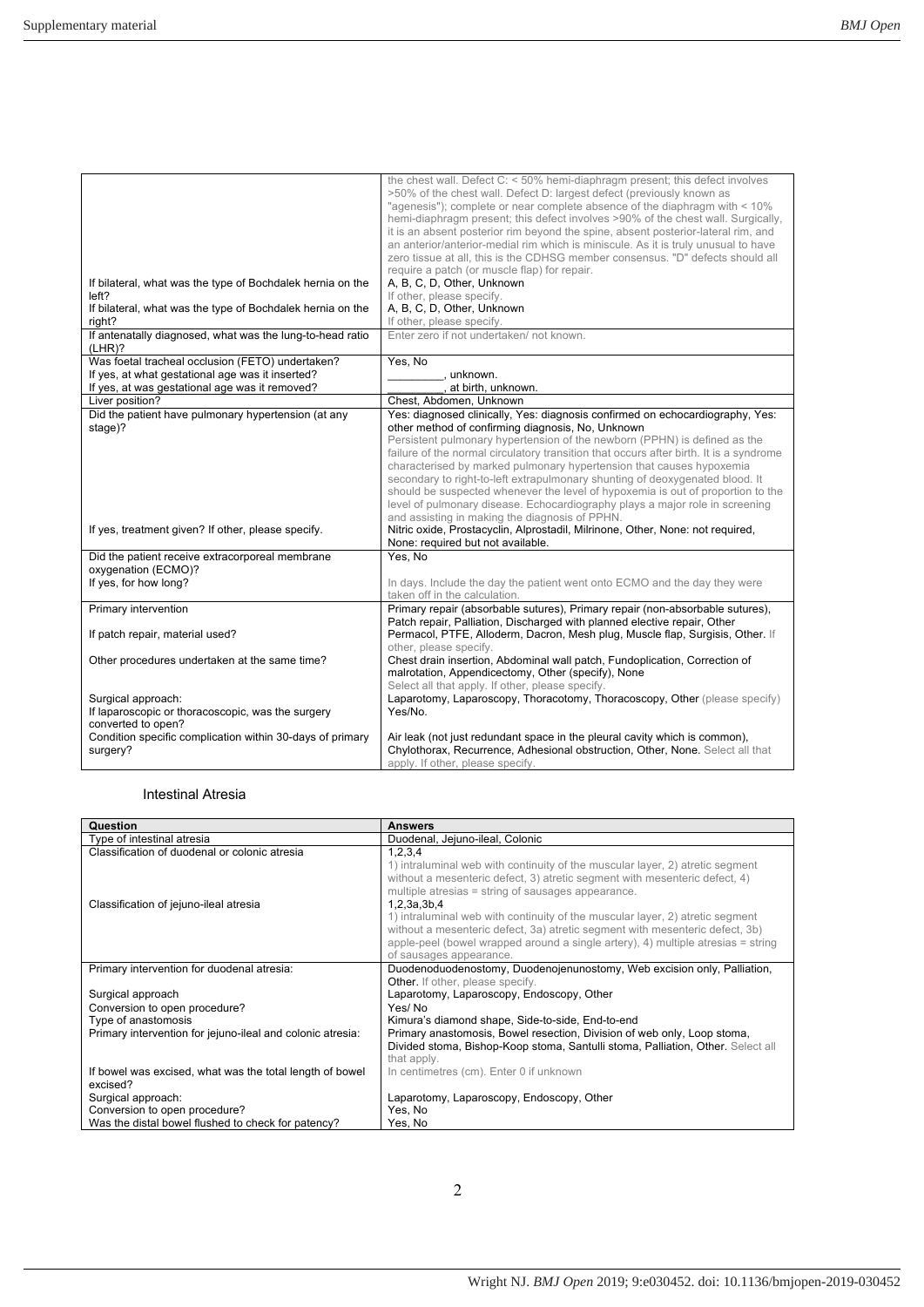| If the patient underwent surgery, did they have a         | Anastomotic leak, Anastomotic stenosis, Short-qut, Missed additional atresia,                                                                                        |
|-----------------------------------------------------------|----------------------------------------------------------------------------------------------------------------------------------------------------------------------|
| condition specific complication within 30-days of primary | Adhesive bowel obstruction, Stoma prolapse, Stoma retraction, Parastomal                                                                                             |
| intervention?                                             | hernia. Parastomal skin breakdown. Other. If other, please specify.                                                                                                  |
|                                                           | Select all that apply. For the purposes of this study short gut is defined as more<br>than 50% of the small intestine excised (when short bowel syndrome can occur). |

#### Gastroschisis

| Question                                               | <b>Answers</b>                                                                                                                                                 |
|--------------------------------------------------------|----------------------------------------------------------------------------------------------------------------------------------------------------------------|
| Type of gastroschisis                                  | Simple, Complex: associated with atresia, Complex: associated with necrosis,<br>Complex: associated with perforation, Complex: associated with closing         |
|                                                        | gastroschisis. Select all that apply.                                                                                                                          |
| Primary intervention:                                  | Primary closure in the operating room (OR), Primary closure at the cotside                                                                                     |
|                                                        | (Bianchi technique), Staged closure using a preformed silo, Staged closure                                                                                     |
|                                                        | using an Alexis Wound Retractor and Protector, Staged closure using a surgical<br>silo (including improvised silo), Other method, No intervention undertaken.  |
|                                                        | If other, please specify.                                                                                                                                      |
| Method of defect closure:                              | Fascia and skin closed with sutures, Just skin closed with sutures: fascia left                                                                                |
|                                                        | open, Umbilical cord sutured over the defect: fascia left open, Sutureless closure                                                                             |
|                                                        | with skin edges opposed and dressing applied, Dressing applied: defect left<br>open to close by secondary intention, Other, Patient died before the defect was |
|                                                        | closed. If other, please specify.                                                                                                                              |
| On what day following admission was abdominal wall     | In days. Please include the first day of admission and the day of closure in the                                                                               |
| closure achieved?                                      | calculation. For example, for a neonate admitted with gastroschisis on 2nd                                                                                     |
|                                                        | October who had the defect closed on 4th October, please insert 3 days.                                                                                        |
| Did the neonate have any of these complications within | Ischemic bowel, Abdominal compartment syndrome (ACS), Necrotising                                                                                              |
| 30-days of primary intervention?                       | enterocolitis. None of these                                                                                                                                   |
|                                                        | Select all that apply. ACS is defined as respiratory insufficiency secondary to<br>compromised tidal volumes, decreased urine output caused by falling renal   |
|                                                        | perfusion or any other organ dysfunction caused by increased intra-abdominal                                                                                   |
|                                                        | pressure.                                                                                                                                                      |
| If the patient has ACS, was the abdomen re-opened?     | Yes/No                                                                                                                                                         |

## Exomphalos

| Question                                               | <b>Answers</b>                                                                    |
|--------------------------------------------------------|-----------------------------------------------------------------------------------|
| Type of Exomphalos?                                    | Maior, Minor                                                                      |
|                                                        | Major: >50% of the liver in the exomphalos sac and abdominal wall defect >5cm.    |
|                                                        | Minor: Infants with defects less than 5cm.                                        |
| Hypoglycaemic on arrival?                              | Yes, No, Blood glucose not measured                                               |
|                                                        | Hypoglycaemia is defined as a blood glucose level below 4 mmol/L (72mg/dL).       |
| Primary intervention                                   | Primary operative closure, Staged closure, Conservative management                |
| If the patient had a staged closure, what was the time | In days. Please include the day of the primary intervention and the day of        |
| from primary intervention to closure?                  | closure in the calculation. Enter 30 if still not closed at 30-days after primary |
|                                                        | intervention.                                                                     |
| If conservative management, was a topical treatment    | Yes: silver sulfadiazine, Yes: betadine, Yes: honey, Yes: merbromide tannage,     |
| applied to the exomphalos sac?                         | Yes: other, no. If other, please specify.                                         |
| If conservative management was undertaken, what is the | No further surgery planned, Delayed closure at this hospital, Delayed closure at  |
| plan for future management?                            | another hospital, Other. If other, please specify.                                |
| Did the patient have a ruptured sac?                   | Yes. No                                                                           |

## Anorectal Malformation (ARM)

| Question                                                                                                                                                                                                                                                                                                                              | <b>Answers</b>                                                                                                                                                                                                                                                                                                                                                                                           |
|---------------------------------------------------------------------------------------------------------------------------------------------------------------------------------------------------------------------------------------------------------------------------------------------------------------------------------------|----------------------------------------------------------------------------------------------------------------------------------------------------------------------------------------------------------------------------------------------------------------------------------------------------------------------------------------------------------------------------------------------------------|
| Type of anorectal malformation (Krickenbeck)<br>classification)                                                                                                                                                                                                                                                                       | Low ARM: Perineal (cutaneous) fistula, High ARM: Rectourethral fistula (bulbar),<br>High ARM: Rectourethral fistula (prostatic), High ARM: Rectovesical fistula, High<br>ARM: Vestibular fistula, High ARM: Cloaca, High ARM: No fistula, High ARM:                                                                                                                                                      |
|                                                                                                                                                                                                                                                                                                                                       | Type unknown at present, Rare variant: Pouch colon, Rare variant: Rectal atresia/<br>stenosis, Rare variant: Rectovaginal fistula, Rare variant: H fistula, Other                                                                                                                                                                                                                                        |
| Did the neonate have pre-operative bowel perforation?                                                                                                                                                                                                                                                                                 | Yes. No                                                                                                                                                                                                                                                                                                                                                                                                  |
| What was the primary intervention undertaken?                                                                                                                                                                                                                                                                                         | Fistula dilation: no surgery, Loop sigmoid colostomy, Divided sigmoid colostomy,<br>Loop transverse colostomy, Divided transverse colostomy, Other stoma,<br>Anoplasty, Posterior sagittal anorectoplasty (PSARP), Abdominosacroperineal<br>pull-through, Abdominoperineal pull-through, Laparoscopic-assisted pull-through,<br>Palliative care, Other. If other, please specify. Select all that apply. |
| If primary anorectal reconstruction was undertaken, was<br>a Peña stimulator or equivalent used to identify the<br>position of the muscle complex intra-operatively?<br>Did the patient have any of the following complications<br>within 30-days of surgery?<br>- Electrolyte disturbance<br>- High output stoma (over 20mls/kg/day) | Yes, no: equipment was not available, no: the equipment was available but not<br>used. Peña stimulator: Muscle locating stimulator commonly used to identify the<br>anal sphincter muscles whilst undertaking a PSARP for patients with ARM.<br>For each of the below answer: Yes, No, Not applicable                                                                                                    |